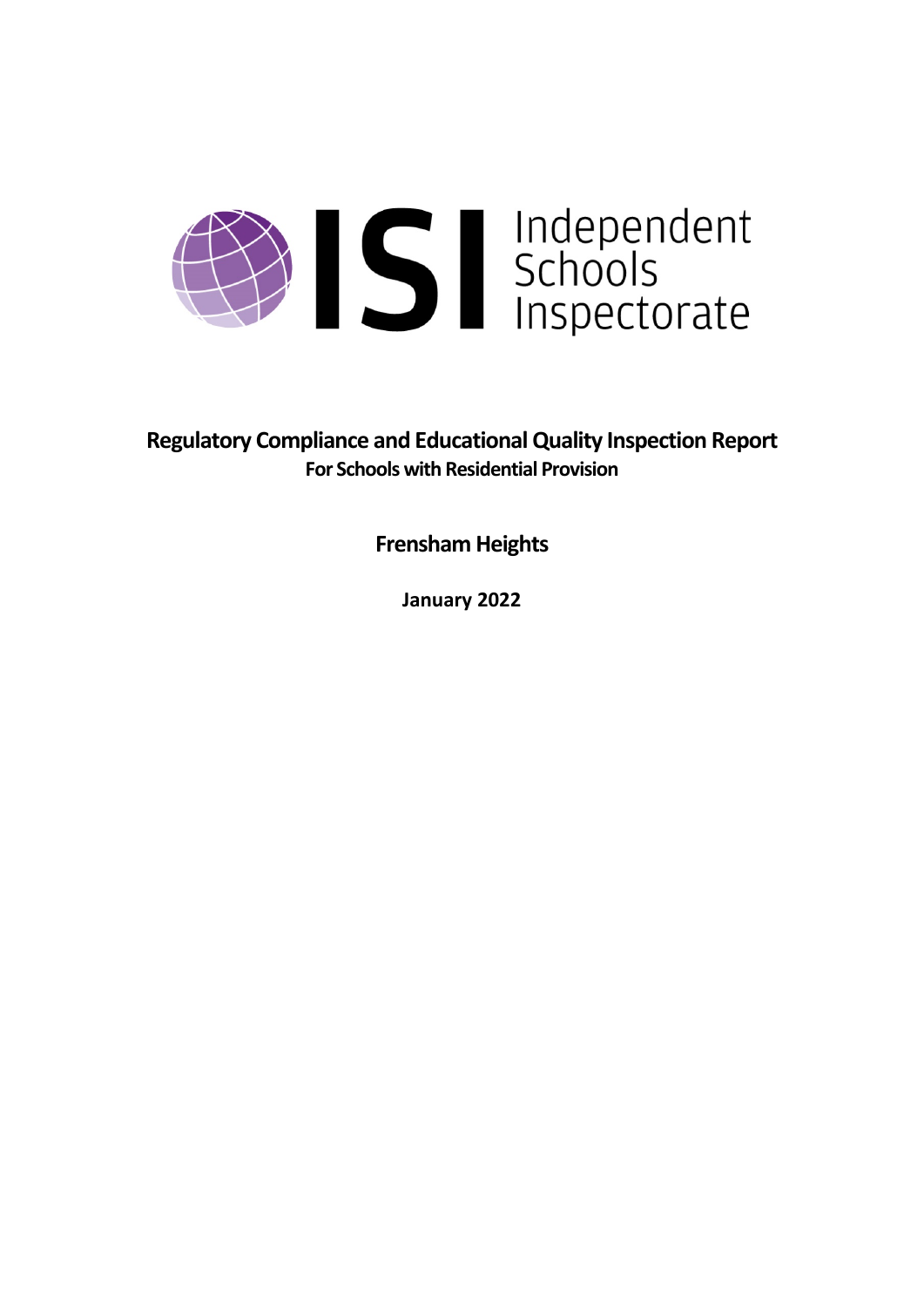# **Contents**

|    | <b>School's Details</b>                                              | 3  |
|----|----------------------------------------------------------------------|----|
| 1. | <b>Background Information</b>                                        | 4  |
|    | <b>About the school</b>                                              | 4  |
|    | What the school seeks to do                                          | 4  |
|    | About the pupils                                                     | 4  |
| 2. | <b>Regulatory Compliance Inspection</b>                              | 5  |
|    | Preface                                                              | 5  |
|    | <b>Key findings</b>                                                  | 6  |
|    | PART 1 - Quality of education provided                               | 6  |
|    | PART 2 - Spiritual, moral, social and cultural development of pupils | 6  |
|    | PART 3 - Welfare, health and safety of pupils                        | 6  |
|    | PART 4 – Suitability of staff, supply staff, and proprietors         | 7  |
|    | PART 5 - Premises of and accommodation at schools                    | 7  |
|    | <b>PART 6 - Provision of information</b>                             | 7  |
|    | PART 7 - Manner in which complaints are handled                      | 7  |
|    | PART 8 - Quality of leadership in and management of schools          | 7  |
| 3. | <b>Educational Quality Inspection</b>                                | 8  |
|    | Preface                                                              | 8  |
|    | <b>Key findings</b>                                                  | 8  |
|    | <b>Recommendation</b>                                                | 8  |
|    | The quality of the pupils' academic and other achievements           | 9  |
|    | The quality of the pupils' personal development                      | 11 |
| 4. | <b>Inspection Evidence</b>                                           | 14 |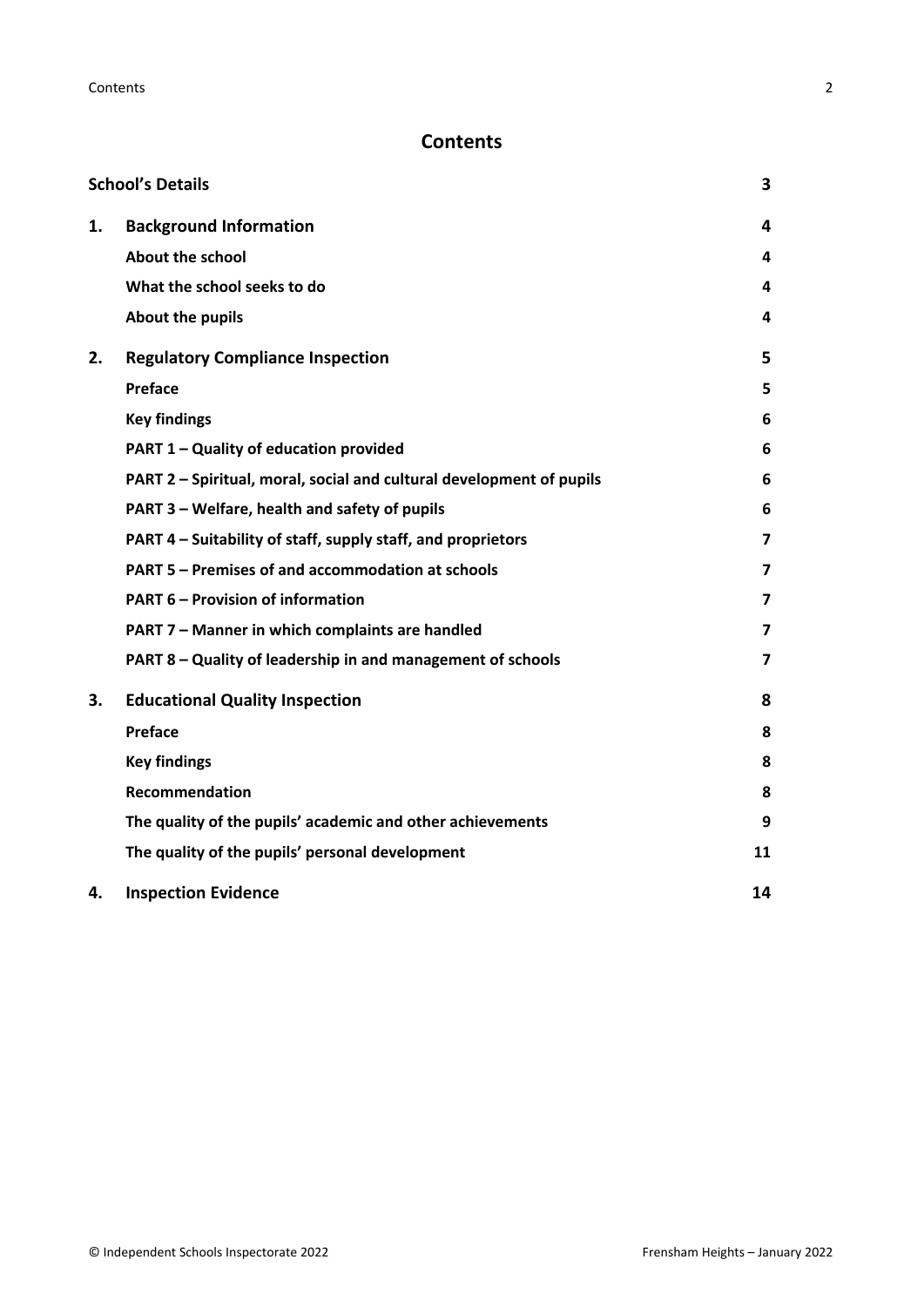| <b>School</b>                    | Frensham Heights                                                                 |     |                   |     |
|----------------------------------|----------------------------------------------------------------------------------|-----|-------------------|-----|
| <b>DfE</b> number                | 936/6038                                                                         |     |                   |     |
| <b>Registered charity number</b> | 312052                                                                           |     |                   |     |
| <b>Address</b>                   | Frensham Heights<br>Frensham Heights Road<br>Farnham<br>Surrey<br><b>GU104EA</b> |     |                   |     |
| <b>Telephone number</b>          | 01252 079661                                                                     |     |                   |     |
| <b>Email address</b>             | admin@frensham.org                                                               |     |                   |     |
| Head                             | Mr Rick Clarke                                                                   |     |                   |     |
| <b>Chair of governors</b>        | Mr Bill Bird                                                                     |     |                   |     |
| Age range                        | 3 to 18                                                                          |     |                   |     |
| Number of pupils on roll         | 545                                                                              |     |                   |     |
|                                  | Day pupils                                                                       | 469 | <b>Boarders</b>   | 76  |
|                                  | <b>EYFS</b>                                                                      | 17  | <b>Juniors</b>    | 121 |
|                                  | <b>Seniors</b>                                                                   | 328 | <b>Sixth Form</b> | 79  |
| <b>Inspection dates</b>          | 18 to 21 January 2022                                                            |     |                   |     |

# <span id="page-2-0"></span>**School's Details**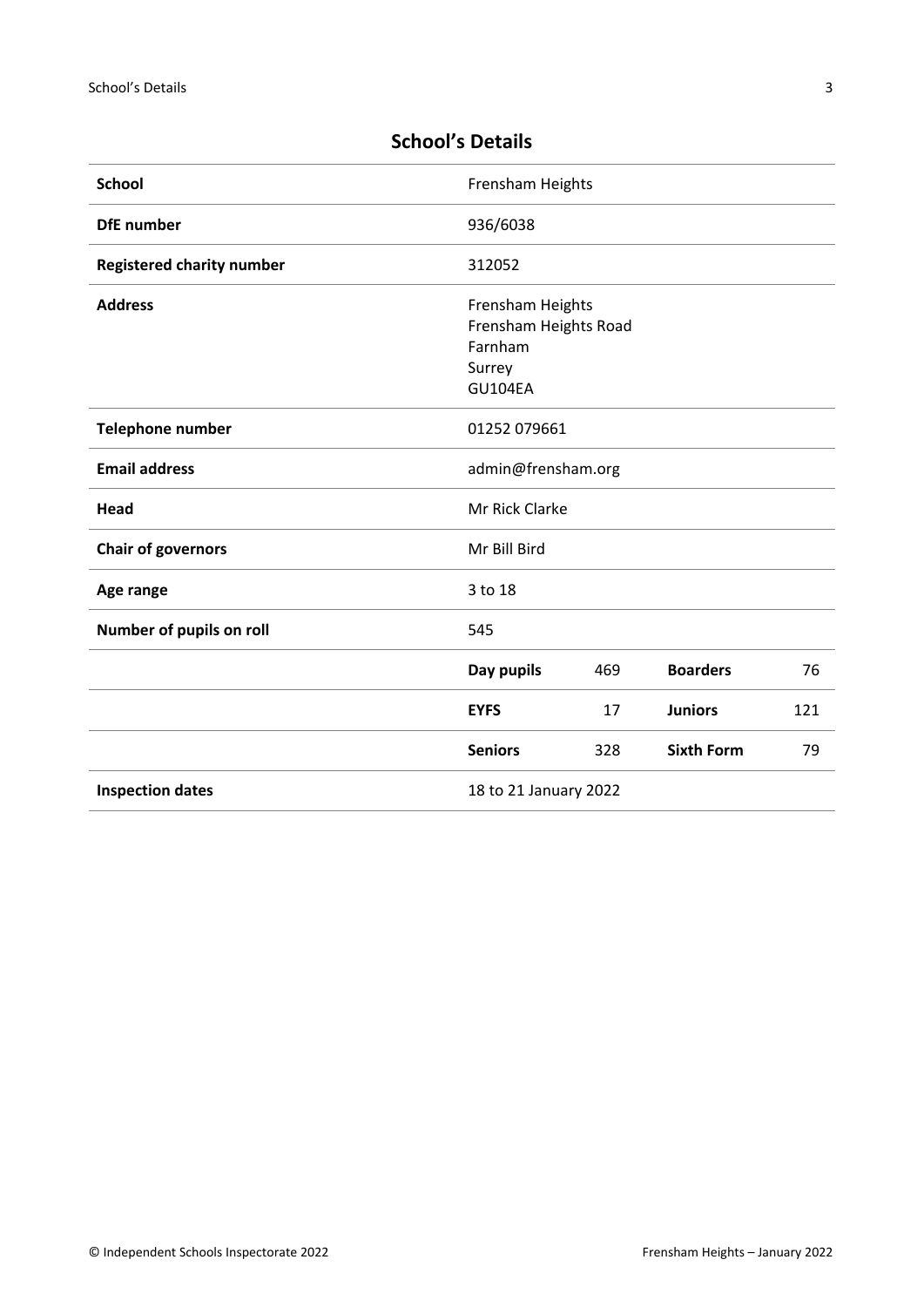# <span id="page-3-0"></span>**1. Background Information**

#### <span id="page-3-1"></span>**About the school**

- 1.1 Frensham Heights is a co-educational day and boarding school. Founded in 1925, it occupies a 120 acre rural site near Farnham in Surrey. It is a charitable trust overseen by a board of governors. Boarders are accommodated in three boarding houses, each of which is co-educational. The school is divided into the junior school for pupils between the ages of 3 and 11; the middle and senior schools for pupils between the ages of 11 and 16; and the sixth form for pupils aged between 16 and 18.
- 1.2 Since the previous inspection, the school has strengthened support for learning through a number of appointments to senior and middle leadership teams and restructured provision for pastoral care.
- 1.3 During the period March to August 2020, the whole school remained open only for children of key workers. No boarders remained on site. During this period of closure, the school provided remote learning materials for all pupils.
- 1.4 In the interests of infection control during the COVID-19 (coronavirus) pandemic, inspection evidence was gathered partly remotely and partly on site to reduce contact within the school setting.
- 1.5 In line with the direction given by the Department for Education (DfE) at the time, no evaluation has been made of the nature or effectiveness of any provision made during the period March to August 2020, including its impact on pupils' learning, achievement or personal development. Any concerns relating to pupils' welfare during this period which directly relate to measures implemented by the school have been considered.
- 1.6 During the lockdown period of January to March 2021, all pupils other than vulnerable pupils or the children of key workers received remote learning provision at home. Overseas boarders that did not return home received remote learning at the home of their guardians.
- 1.7 In 2020 and 2021, public examinations were not held. For pupils who would have been expected to take these examinations, centre-assessed grades or teacher-assessed grades were awarded.
- 1.8 Since 2020, EYFS profiles have not been externally moderated.

### <span id="page-3-2"></span>**What the school seeks to do**

1.9 The school aims to empower tomorrow's changemakers to find their inspiration today through a transformative education.

#### <span id="page-3-3"></span>**About the pupils**

1.10 Day pupils mostly come from professional families living within a 20-mile radius of the school and boardersfrom a range of different nationalities. Standardised test data provided by the school indicate that the ability of pupils is above average compared to those taking the same tests nationally in the senior school and average in the sixth form. The school has identified 214 pupils who require support for special educational needs and/or disabilities (SEND) such as dyslexia and other conditions, who receive additional specialist help. One has an educational and health care (EHC) plan. Also, 81 speak English as an additional language (EAL); their needs are supported by classroom teachers. The school has identified 103 pupils as the being the most able or talented in the school's population and the curriculum is modified for them.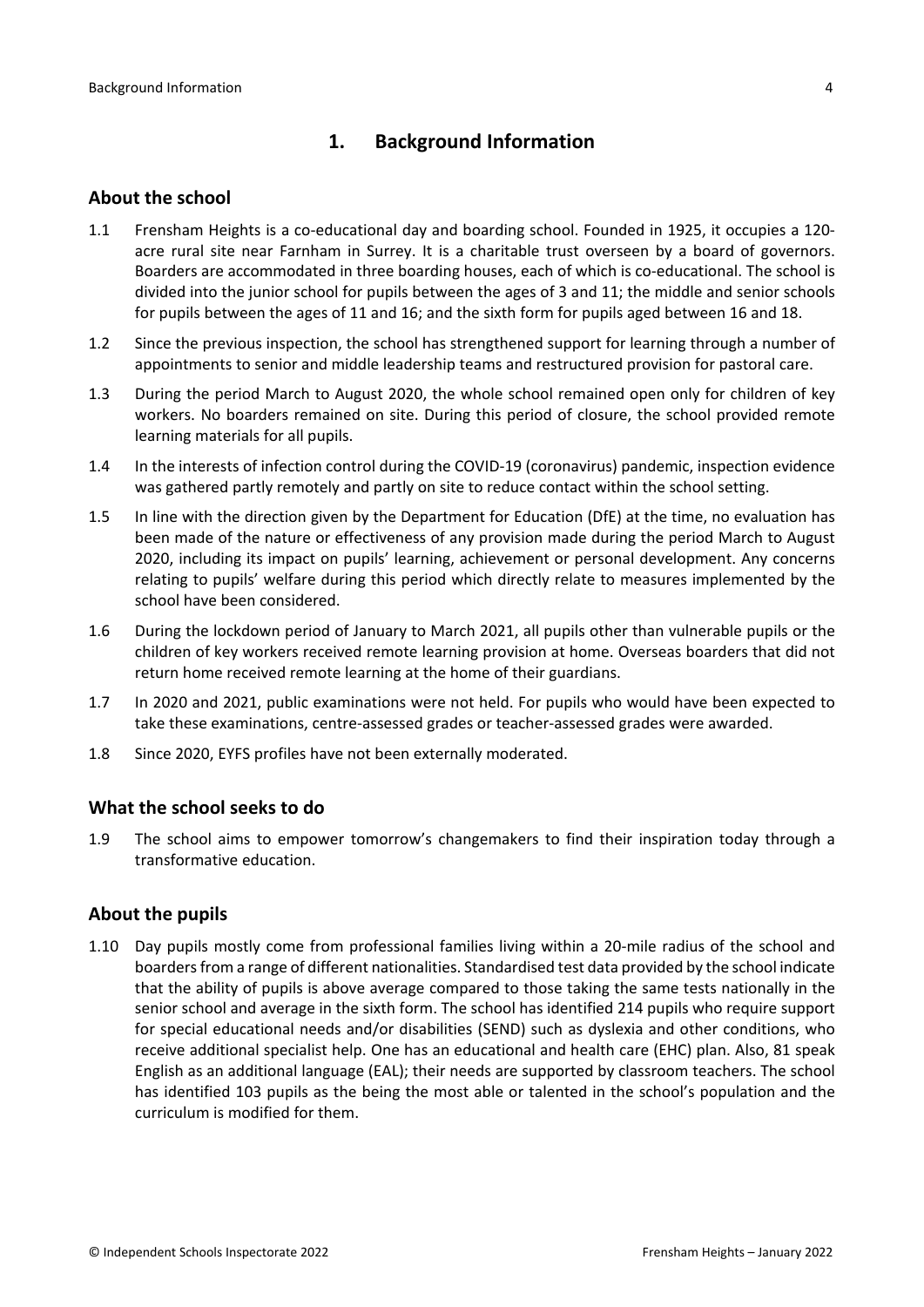# <span id="page-4-0"></span>**2. Regulatory Compliance Inspection**

### <span id="page-4-1"></span>**Preface**

The Independent Schools Inspectorate (ISI) is approved by the Secretary of State to inspect schools which are, or whose heads are, in membership of the associations which form the Independent Schools Council (ISC) and report on the extent to which they meet the Independent School Standards ('the standards') in the Schedule to the Education (Independent School Standards) Regulations 2014, including the National Minimum Standards for Boarding ('boarding NMS'), where applicable. Inspections ofschools with early years settings not requiring registration also report whether the school complies with key provisions of the Early Years Foundation Stage statutory framework, and for registered settings the full range of the Early Years Foundation Stage provisions is considered. Additionally, inspections report on the school's accessibility plan under Schedule 10 of the Equality Act 2010 and the ban on corporal punishment under section 548 of the Education Act 1996. Inspections also comment on the progress made to meet any compliance action points set out in the school's most recent statutory inspection.

ISI inspections are also carried out under the arrangements of the ISC Associations for the maintenance and improvement of the quality of their membership.

**Thisis a REGULATORY COMPLIANCE INSPECTION which was combined with an inspection of EDUCATIONAL QUALITY. The COMPLIANCE inspection reports only on the school's compliance with the standards**, **including the boarding NMS.** The standards represent minimum requirements and judgements are given either as **met** or as **not met**. All schools are required to meet all the standards applicable to them. Where the minimum requirements are not met, this is clearly indicated in the relevant section of the report and the school is required to take the actions specified.

Inspections do not include matters that are outside of the regulatory framework described above, such as: an exhaustive health and safety audit; compliance with data protection requirements; an in-depth examination of the structural condition of the school, its services or other physical features; contractual arrangements with parents; an investigation of the financial viability of the school or its accounting procedures.

Inspectors may be aware of individual safeguarding concerns, allegations and complaints as part of the inspection process. Such matters will not usually be referred to specifically in published reports in this document but will have been considered by the team in reaching its judgements.

Links to the standards and requirements can be found here: The Education [\(Independent](http://www.legislation.gov.uk/uksi/2014/3283/contents/made) School Standards) [Regulations](http://www.legislation.gov.uk/uksi/2014/3283/contents/made) 2014, National Minimum Standards for Boarding Schools, Early Years [Foundation](https://www.gov.uk/government/publications/early-years-foundation-stage-framework--2) Stage Statutory [Framework.](https://www.gov.uk/government/publications/early-years-foundation-stage-framework--2)

**COVID-19: Inspection judgements do not cover the period March to August 2020 inclusive.**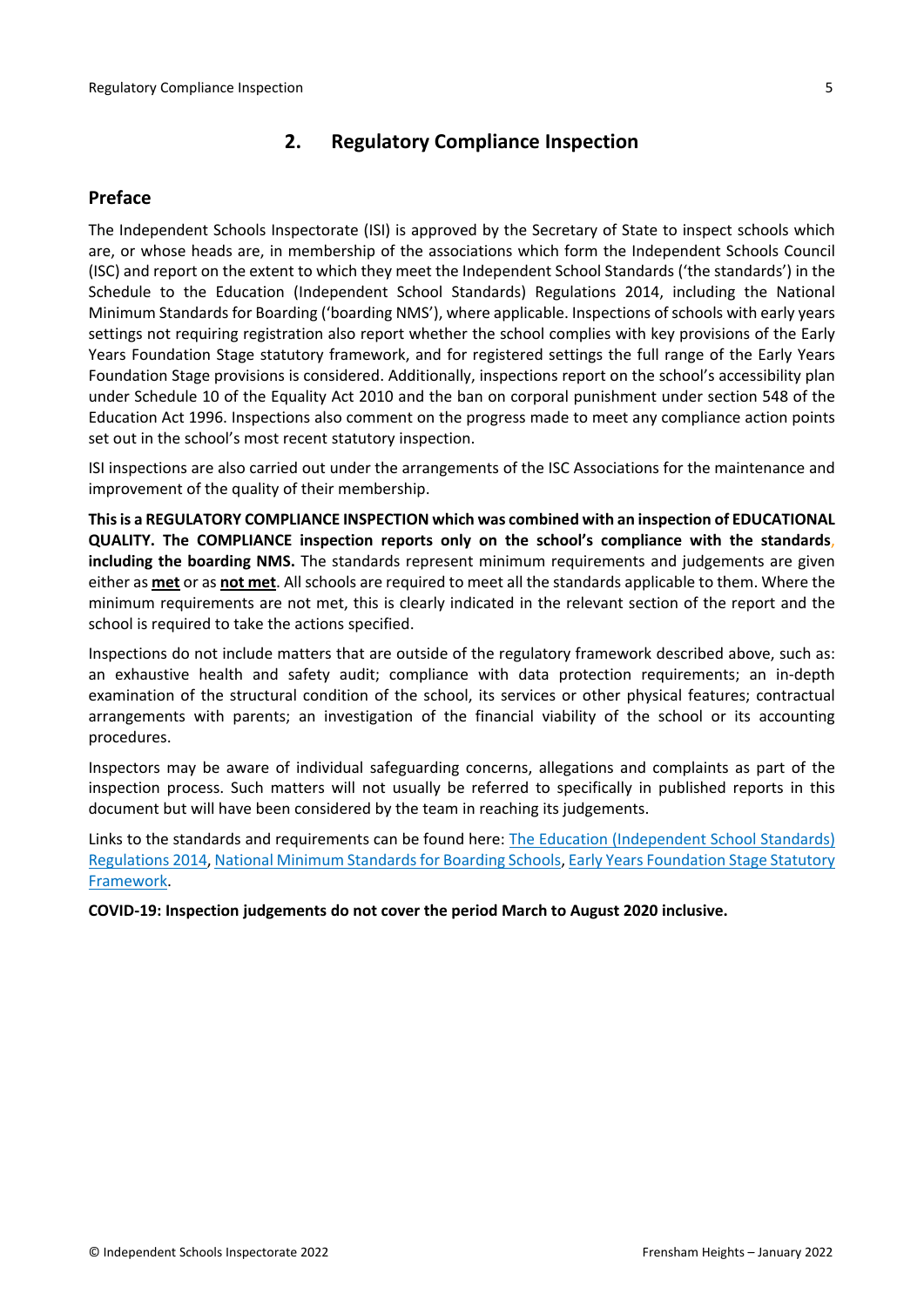# <span id="page-5-0"></span>**Key findings**

**2.1 The school meets the standards in the schedule to the Education (Independent School Standards) Regulations 2014, the National Minimum Standards for Boarding Schools 2015, and relevant requirements of the statutory framework for the Early Years Foundation Stage, and associated requirements, and no further action is required as a result of this inspection.**

# <span id="page-5-1"></span>**PART 1 – Quality of education provided**

- 2.2 In the junior school, the school's own framework for assessment confirms that teaching enables pupils to make good progress in the context of Part 1 paragraph 3(a).
- 2.3 The school's GCSE and A-level results in the years 2018 to 2021 confirm that teaching enables pupils to make good progress in the context of Part 1 paragraph 3(a).
- 2.4 The curriculum is documented, supported by appropriate plans and schemes of work for the pupils and covers the required breadth of material. The teaching enables pupils to make good progress, encompasses effective behaviour management and is supported by suitable resources. A suitable framework for the assessment of pupils' performance is in place.
- 2.5 Pupils receive relationships education in the junior school and relationships and sex education in the senior school, except in so far as they are lawfully excused. The school has consulted parents and published a written statement of its policy which has regard to the relevant statutory guidance.

### **2.6 The standards relating to the quality of education [paragraphs 1–4] are met.**

### <span id="page-5-2"></span>**PART 2 – Spiritual, moral, social and cultural development of pupils**

- 2.7 Principles and values are actively promoted which facilitate the personal development of pupils as responsible, tolerant, law-abiding citizens. Boarders' views are actively encouraged, and their opinions and concerns are appropriately considered by staff. Any prefect system operating in the school is suitably managed.
- **2.8 The standard relating to spiritual, moral, social and cultural development [paragraph 5] and NMS 17 and 19 are met.**

### <span id="page-5-3"></span>**PART 3 – Welfare, health and safety of pupils**

- 2.9 Arrangements are made to safeguard and promote the welfare of pupils by meansthat pay due regard to current statutory guidance; good behaviour is promoted; bullying is prevented so far as reasonably practicable; health and safety requirements are met, including those relating to fire safety; provision is made for first aid. Pupils are properly supervised; admission and attendance registers are maintained, as required, and there is a strategic approach to risk assessment. A disability access plan is in place.
- 2.10 An appropriate induction process for pupils new to boarding is implemented, and suitable provision is made for boarders' medical and health care, their food and drink and for managing boarders' laundry and possessions. Boarders have suitable contact with friends and family and access to a programme of activities. Boarding staff are appropriately trained and deployed.
- **2.11 The standardsrelating to welfare, health and safety [paragraphs 6–16], the requirement of Schedule 10 of the Equality Act 2010, the ban on corporal punishment under section 548 of the Education Act 1996, and NMS 2–4, 6–12, 15 and 16 are met.**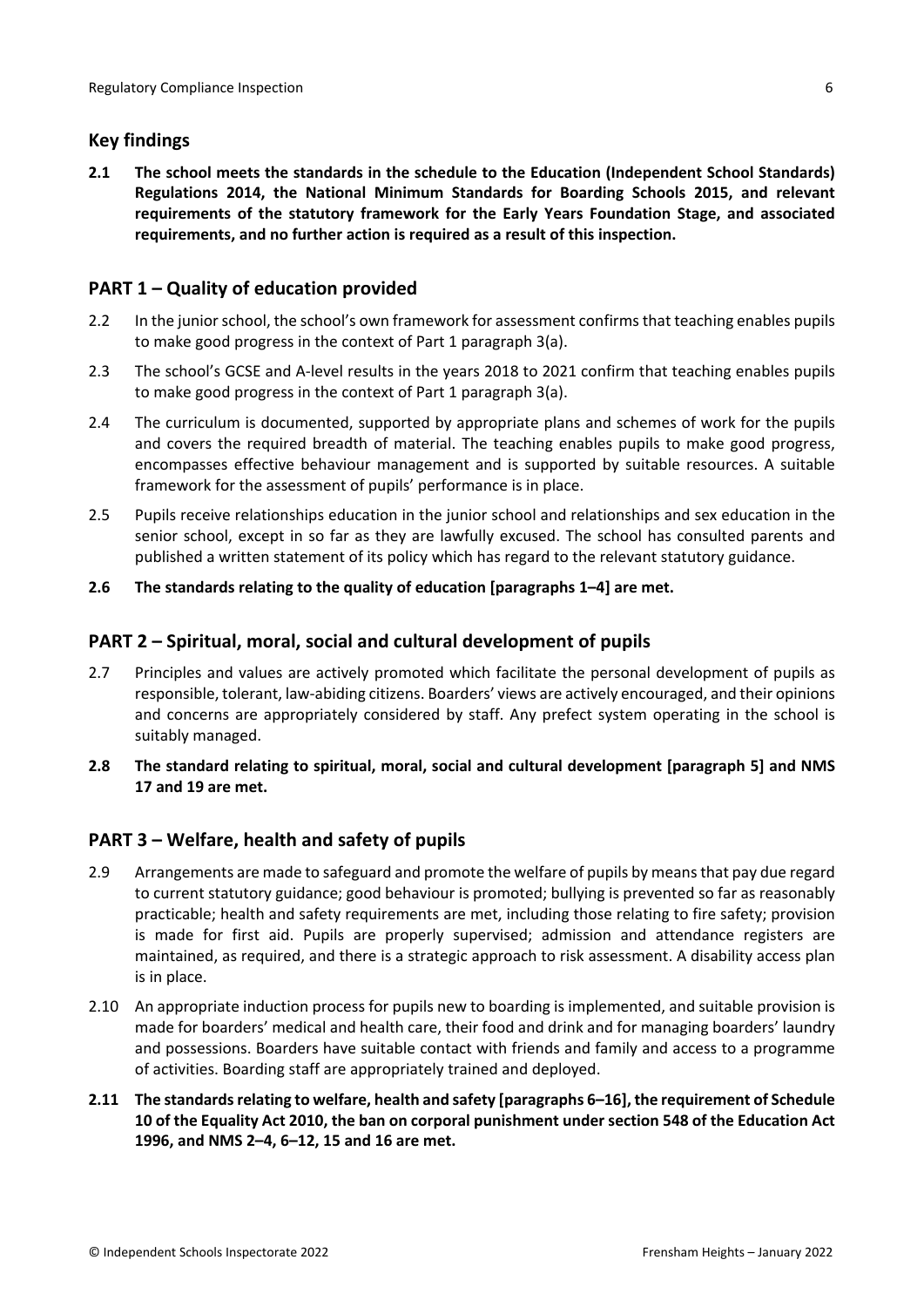# <span id="page-6-0"></span>**PART 4 – Suitability of staff, supply staff, and proprietors**

- 2.12 The school makes appropriate checks to ensure the suitability of staff, supply staff and proprietors, and a register is kept as required. Visitors to boarding accommodation are appropriately supervised and the school's arrangements for guardianship are suitably managed.
- **2.13 The standards relating to the suitability of those in contact with pupils at the school [paragraphs 17–21] and NMS 14 are met.**

### <span id="page-6-1"></span>**PART 5 – Premises of and accommodation at schools**

2.14 Suitable toilet and changing facilities, and showering facilities where required by the standard, and appropriate accommodation for pupils' medical and therapy needs are provided. The premises are maintained to a standard commensurate with health and safety; acoustics and lighting are appropriate; water provision is adequate. Suitable outdoor space is provided for physical education and outdoor play. Boarding accommodation is adequate for the needs of all boarders, and safeguards and promotes their welfare.

#### **2.15 The standardsrelating to the premises and accommodation [paragraphs 22–31] and NMS 5 are met.**

### <span id="page-6-2"></span>**PART 6 – Provision of information**

- 2.16 A range of information is published, provided or made available to parents, inspectors and the Department for Education. This includes details about the proprietor, the ethos of the school and the curriculum, and of the school's arrangementsfor admission, behaviour and exclusions, bullying, health and safety, first aid, details of the complaints procedure, and the number of complaints registered under the formal procedure during the preceding school year, and the provision for any with education, health and care plans or English as an additional language. It also includes particulars of the school's academic performance during the preceding school year, inspection reports and (for parents only) a report at least annually of their own child's progress. The safeguarding policy is posted on the school's website. A suitable statement of boarding principles and practice is published by the school.
- **2.17 The standard relating to the provision of information [paragraph 32] and NMS 1 are met.**

#### <span id="page-6-3"></span>**PART 7 – Manner in which complaints are handled**

- 2.18 Parental complaints, if any, are handled effectively through a three-stage process, (informal, formal and a hearing before a panel of three, one of whom is independent of the school). Each stage has clear time scales, and at the third stage the panel can make findings and recommendations which are communicated to the complainant. Records are kept appropriately, including of any action taken, whether or not a complaint is successful, and identifying those relating to the boarding provision.
- **2.19 The standard relating to the handling of complaints [paragraph 33] and NMS 18 are met.**

#### <span id="page-6-4"></span>**PART 8 – Quality of leadership in and management of schools**

- 2.20 The proprietor ensures that the leadership and management demonstrate good skills and knowledge, and fulfil their responsibilities effectively, so that the other standards are consistently met, and they actively promote the well-being of the pupils. Appropriate leadership and management of boarding ensure that the required policies and records are maintained and effectively monitored.
- **2.21 The standard relating to leadership and management of the school [paragraph 34] and NMS 13 are met.**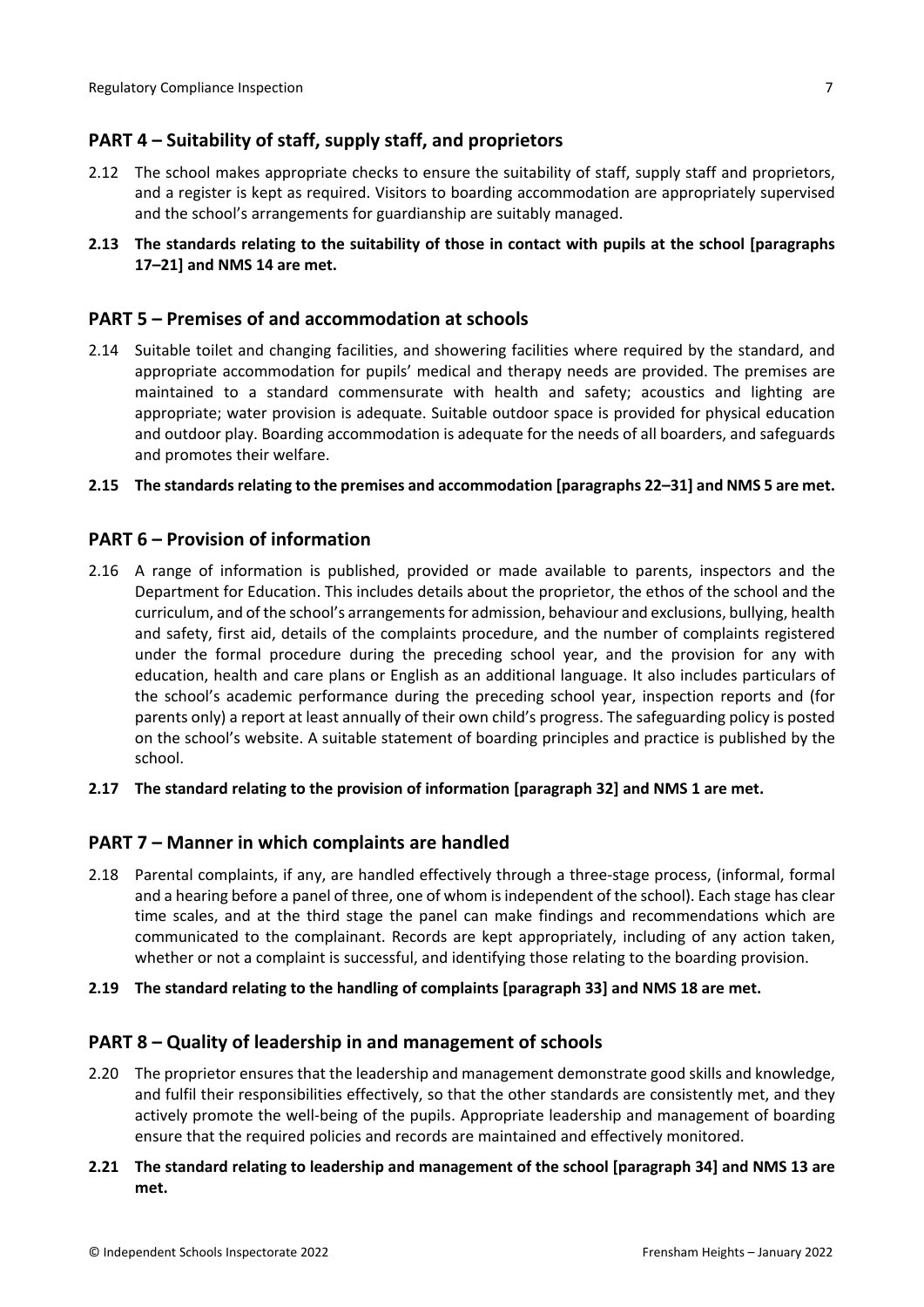# <span id="page-7-0"></span>**3. Educational Quality Inspection**

### <span id="page-7-1"></span>**Preface**

**The EDUCATIONAL QUALITY inspection reports on the quality of the school's work**. It focuses on the two key outcomes:

- The achievement of the pupils, including their academic development, and
- The personal development of the pupils.

### **The headline judgements apply one of the ISI descriptors 'excellent', 'good', 'sound' or 'unsatisfactory'.**

Where necessary, National Curriculum nomenclature is used to refer to year groups in the school.

## <span id="page-7-2"></span>**Key findings**

3.1 The quality of the pupils' academic and other achievements is excellent.

- Pupils' excellent oral communication skills develop from an outstanding ability to listen to others.
- Pupils develop excellent information and communication technology (ICT) skills from an early age and employ them effectively across the curriculum.
- Pupils throughout the school display excellent attitudes to their learning.
- Pupils develop secure knowledge and understanding in all areas of study and develop outstanding skills in creative and technical areas.
- Pupils are highly successful in a very wide range of extra-curricular and outdoor education opportunities.
- 3.2 The quality of the pupils' personal development is excellent.
	- Pupils develop outstanding levels of self-knowledge, confidence, self-discipline and resilience.
	- Pupils have a highly developed spiritual understanding of the non-material aspects that enrich life.
	- Pupils' social development and ability to collaborate with each other and adults is outstanding.
	- Pupils make an excellent contribution to the school community and to the lives of others beyond school.
	- Pupils show great natural empathy and sensitivity for the diverse individual needs or characteristics of others.

#### <span id="page-7-3"></span>**Recommendation**

- 3.3 The school is advised to make the following improvement.
	- Enable pupils in the junior and middle schools to make rapid progress in all areas of the curriculum by ensuring that teaching always provides challenge and creates opportunities for independent learning.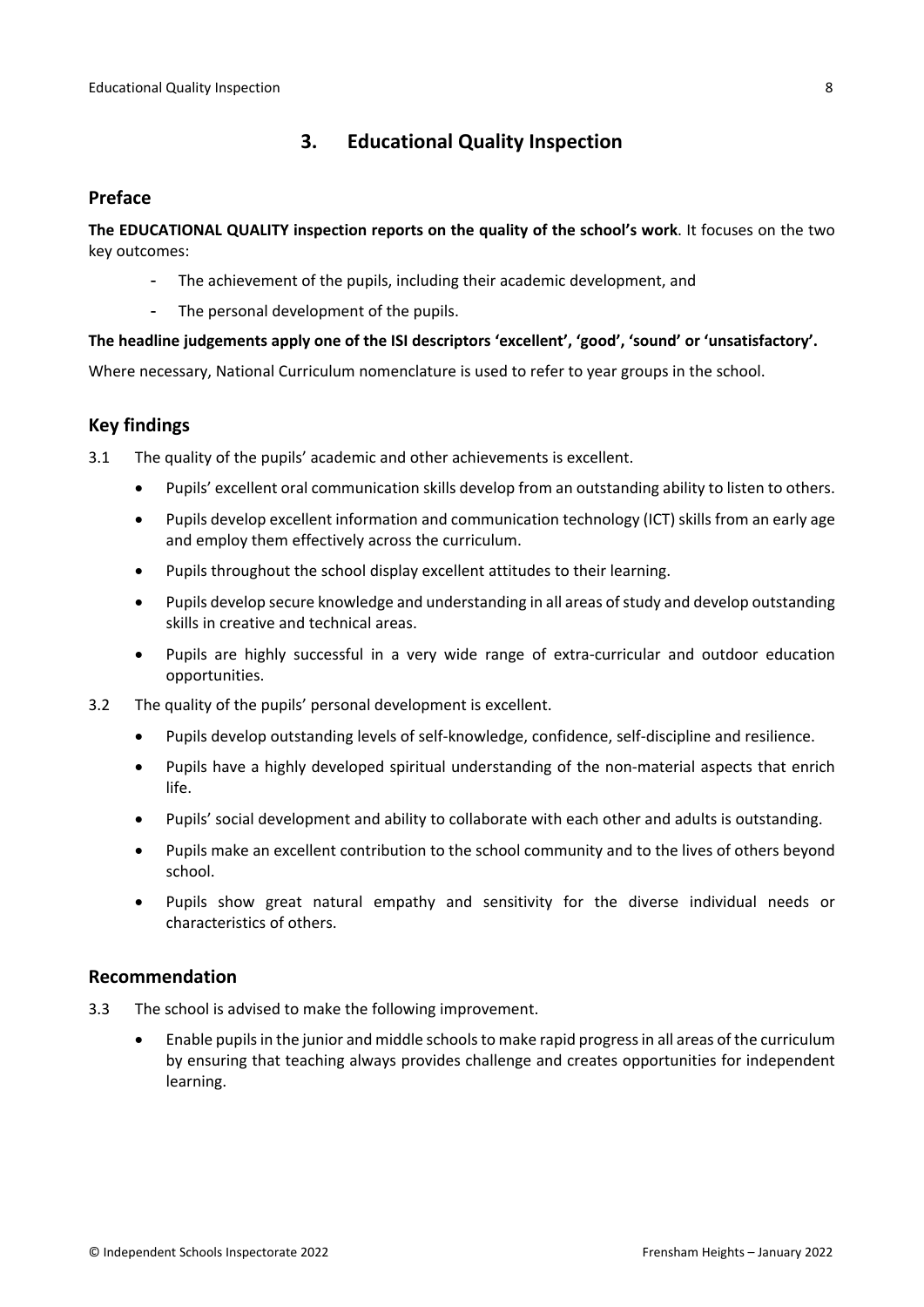### <span id="page-8-0"></span>**The quality of the pupils' academic and other achievements**

- 3.4 The quality of the pupils' academic and other achievements is excellent.
- 3.5 Pupils, including those with SEND, EAL and the more able, make good and often excellent progress from their starting points. Academic attainment has improved since the previous inspection and is now consistently above or well-above national norms at GCSE and A level. In the years 2018 and 2019 results in external examinations were good across the full range of subjects. The centre-assessed grades for 2020 and teacher-assessed grades for 2021 show that the pupils' attainment has improved further, representing excellent progress in almost all areas. In early years and junior departments attainment has improved and is good in relation to age, and excellent in mathematics and English. Pupils are highly successful in accessing a wide range of higher education courses, an increasing number with highly competitive entry requirements. Since the previous inspection, attainment has improved as a result of the expansion of senior and middle leadership to promote consistency in the quality of teaching. Rapid rates of progress have resulted from the introduction of improved assessment, monitoring and reporting procedures allowing swift intervention when required.
- 3.6 Pupils develop their knowledge, skills and understanding well, supported by teaching that is strongly focused on the individual. The development of skills in the creative arts and technology is at a particularly high level. For example, GCSE design and technology folders were of exceptional quality and showed outstanding progression from an analysis of designers, through experimentation with form, to the manufacture of a high-quality finished product. In an A-level lesson, pupils created outstanding mixed media art depicting the human body in motion. In the early years, children develop excellent knowledge, skills and understanding supported by teaching that moulds each day's learning around their interests. Throughout the school, pupils respond enthusiastically to the many opportunities to broaden their understanding of the world provided by the outdoor education programme and numerous day or residential trips. In the large majority of lessons observed, teaching provided tasksthat engaged and challenged all pupils. Pupils were able to develop their understanding particularly well when making links between different areas of the curriculum. In a minority of lessons observed, pupils' acquisition of knowledge and understanding wasrestricted by their ability to engage with the subject matter, or by teaching which was poorly structured or lacked challenge.
- 3.7 Pupils develop excellent communication skills throughout the school, taking full advantage of the many opportunities provided in lessons, morning talks, debates and public performances. In the early years, children develop their knowledge of the correspondence between sounds and letters well, showing increasing confidence when reading and writing simple words and sentences. Children in the Reception spoke with confidence in another language and were respectful when listening with interest and waiting their turn to talk. Pupils in the junior and senior schools, including those with SEND and EAL, develop their excellent speaking skills through class discussion where their outstanding ability to listen ensures that they respect each other's contributions before offering their own opinions. In a GCSE English class, pupils freely used sophisticated vocabulary and were highly articulate when discussing *An Inspector Calls*. In the junior school, pupils write fluently, showing excellent descriptive vocabulary when using similes to create effective imagery inspired by *The Moth.* Pupils completing project qualifications demonstrated excellent extended writing skills and, in geography, were adept at using technical language accurately in essays on the impact of erosional processes on coastlines.
- 3.8 Pupils develop mathematical and numerical skills confidently from an early age. Core numerical skills are strong in relation to age and are employed effectively across the curriculum. Secure mathematical skills are embedded as a result of well-planned teaching that is successful in meeting the needs of those with particular difficulties as well as providing challenge for the more able. In biology, pupils employed graphical skills effectively to explore the relationship between independent and dependent variables in an experiment on the impact of temperature on cell membranes.
- 3.9 Pupils' excellent ICT skills are extremely well developed at all ages and support progress across many areas of the curriculum. The excellent outcomes for pupils during periods of remote learning were a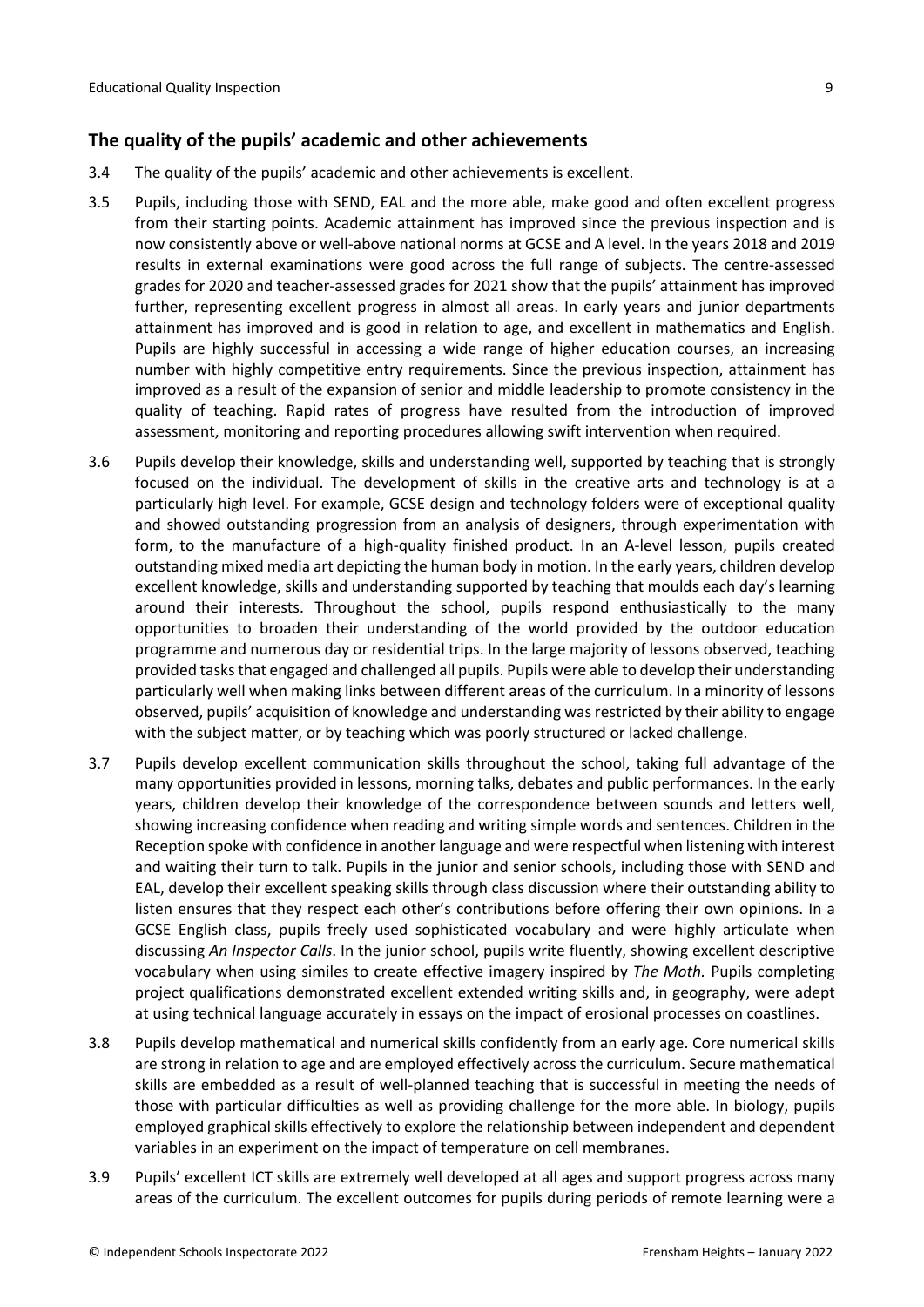result of the school's rapid development of the learning platform which has strengthened further the support that ICT can give to learning. In their questionnaire comments, a large number of parents and pupils expressed their gratitude for the provision and support given during periods of remote learning. Pupils throughout the school use the computer suites or their own devices highly effectively to research, analyse and present work. Pupils with SEND make excellent use of tablets or laptops to organise and manage their studies. Pupils displayed advanced skills when using editing software to put the school's Christmas shows online, including an advent calendar featuring new recordings each day.

- 3.10 When opportunities arise, pupils develop an excellent range of study skills. Pupils respond positively in activities where they can take a lead in their own learning and when tasks allow independence of thought. Pupils studying the Extended Project Qualification, art, technology and other creative subjects show great ability to research and synthesise information from a wide range of sources and they hypothesise and draw conclusions effectively. In a small number of lessons in the junior and middle schools, pupils are not stimulated to develop higher-order learning skills because tasks are too structured and limit independence or initiative. Pupils respond enthusiastically in those lessons and activities where they are challenged to go out of their comfort zone. For example, children in Nursery developed climbing skills confidently in the woodland environment and sixth-form pupils employed excellent thinking skills when discussing projects about political correctness or the decentralisation of government. The large majority of parents responding to the questionnaire agreed that the school helps their children to be more confident, independent and develop skills for the future.
- 3.11 Outcomesfor wider achievements are excellent for many pupils, including large numbers who achieve highly in dance, drama, music, sport and a very wide range of outdoor education opportunities. Pupils respond enthusiastically to the high degree of personal choice that they have to develop their wider interests and talents. As a result, pupils have competed at county or national level in rowing, equestrian, netball, rugby, athletics, cricket, basketball, football and wrestling, often benefiting from the school's support to attend centres of excellence. The number of team sport opportunities has increased and pupils enjoy success in a growing number of inter-school fixtures. The outdoor education programme is a strength of the school with large numbers achieving highly in The Duke of Edinburgh's Award, gaining qualifications such as emergency first aid, climbing safety certificates, high ropes instruction, sea kayaking and wakeboarding. Pupils from Nursery to Year 6 all receive preexpedition training in their weekly sessions in the school's own woodland environment.
- 3.12 Pupils achieve excellence in music, dance and the creative arts and enjoy numerous opportunities to showcase their talents within and beyond school. Pupils develop excellent skills within the curriculum with the result that they contribute to all aspects of high-quality productions such as *Peter Pan* or A *Midsummer Night's Dream* or in sell-out shows at the Edinburgh Fringe. Musicians of all ages stage rock and pop concerts, tea-time shows for parents or more formal recital evenings, as well as achieving high levels of success in their instrumental grades. Pupils' outstanding art work is displayed around the school as well as in local galleries and exhibitions, including the Royal Academy's online show. Individual pupils have won medals in the dance world cup, represented England in ballet, performed with the National Youth Ballet or been supported to fulfil professional film contracts. Governors have been highly supportive of the outdoor education programme, sport and the creative arts through the provision of excellent facilities as well as enabling all pupils to enjoy frequent trips or residential visits as far afield as Scotland, Malawi or the Everest base camp.
- 3.13 To support the curriculum and, increasingly, their progress to competitive higher education courses, pupils achieve highly in a range of enrichment programmes including debating, mathematical challenges, the junior challenge for computational thinking and the sixth-form 'expanding horizons' and 'The Edge' programme.
- 3.14 Pupils' attitudes to learning are excellent in the vast majority of situations. Most pupils engage with enthusiasm in lessons and work well collaboratively within and beyond the classroom. Occasionally, however, pupils' progress is limited by subject matter that is not presented in a particularly stimulating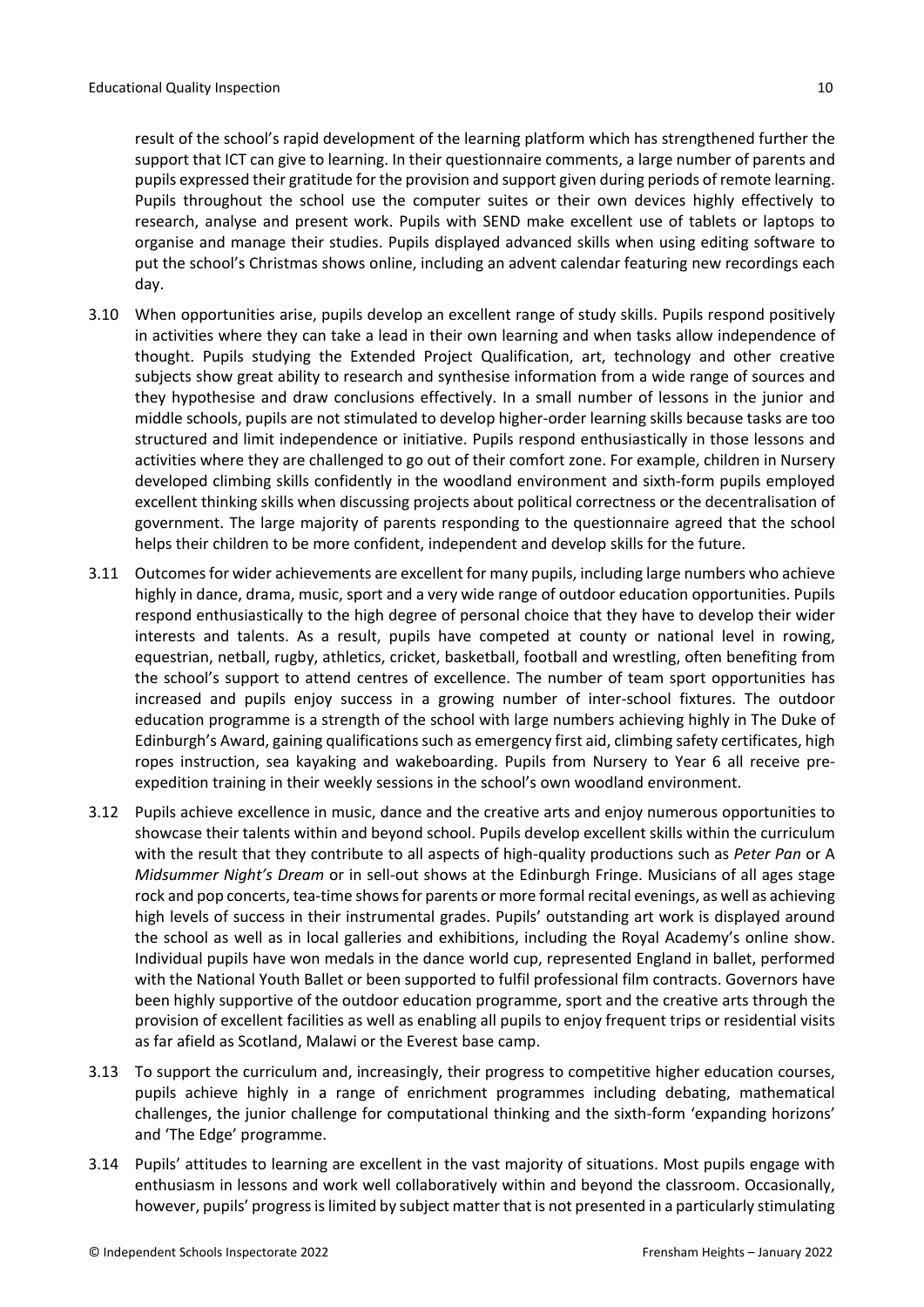or challenging way, leading them to become disengaged with the topic. Their work is generally organised and presented well, and pupils spoke very highly of the individual support and encouragement that teachers, the learning support department, boarding and pastoral staff give them asthey develop the skills and confidence to overcome any personal obstacles. They are fully supported in this by helpful oral and written feedback including clear information on how to improve, effective progress tracking, and individual attention in class as well as at breaks and after school.

# <span id="page-10-0"></span>**The quality of the pupils' personal development**

- 3.15 The quality of the pupils' personal development is excellent.
- 3.16 Pupils develop outstanding levels of self-knowledge, confidence, self-discipline and resilience, so that, by the time they leave, they develop a skills-set that prepares them extremely well for the next stage of their lives. Pupils' self-understanding builds as they progress through each section of the school, nurtured by excellent welfare and pastoral support. Boarders exhibit great self-discipline in organising their daily lives and older pupils expressed the opinion that boarding closely models the experience that they may have in their lives beyond school. Pupils build excellent self-confidence and self-esteem through their participation in outdoor education and extra-curricular activities that encourage them to take risks and enjoy new experiences in a safe and nurturing environment. Pupils fully understand how to use feedback to improve their work and spoke highly of the 'celebrate and challenge' scheme that identifies the positive elements of their work alongside areas for development. Pupils with a range of needs fully appreciate the role that the learning support department has in building their selfesteem and resilience.
- 3.17 In response to the ethos of the school to promote individuality, pupils exhibit a heightened capacity to make informed decisions in a wide range of situations that help them to develop their personal interests and aspirations. They learn from the early years onwards that the decisions they make play a part in moulding their future success and well-being. They respond well to opportunities to explore their own identity through the clothes they wear and their choice of enrichment activity. They readily extend their choices by setting up and running new activities such as a computer programming club or a dance company and respond positively to the growing number of opportunities to make choices within the curriculum. Highly developed collective decision making is evident throughout the school and can be exemplified by the pupils' ability to set and drive the agenda for clubs and activities such as the environmental group and eco-committee.
- 3.18 Pupils have a highly developed spiritual understanding of the non-material aspects that enrich life. This is evident through the high-quality art displayed around the school or the many opportunities to enjoy the stimulating range of opportunities in the creative arts. Pupils in the early years and junior school showed a genuine sense of awe when exploring the woodland on their doorstep and pupils in Year 9 appreciated the opportunity to be separated from their mobile phones when living wild in the Knoydart area of Scotland. Pupils in an English lesson, inspired by reading Wordsworth's *Daffodils*, were able to evoke moments and places that have inspired similar feelings of wonder and excitement in themselves. Pupils in the senior school and sixth form respond positively to opportunities to discuss philosophy, mindfulness or to reflect during personal, social and health education (PSHE) sessions, known in the school as the 'horizons' programme, or morning talks. A highly developed respect of other faiths is embedded throughout the school, and pupils know that they are free to observe their religious beliefs without fear of negativity.
- 3.19 Pupils have a very good understanding of right and wrong and, for the most part, their behaviour is excellent. They respect their teachers and peers as equals without the need for hierarchical structures. They show compassion and feel that they can have their own opinions about moral issues, and that their views are listened to. This capacity to distinguish right from wrong and to self-regulate behaviour builds steadily as pupils proceed through either the junior or senior schools.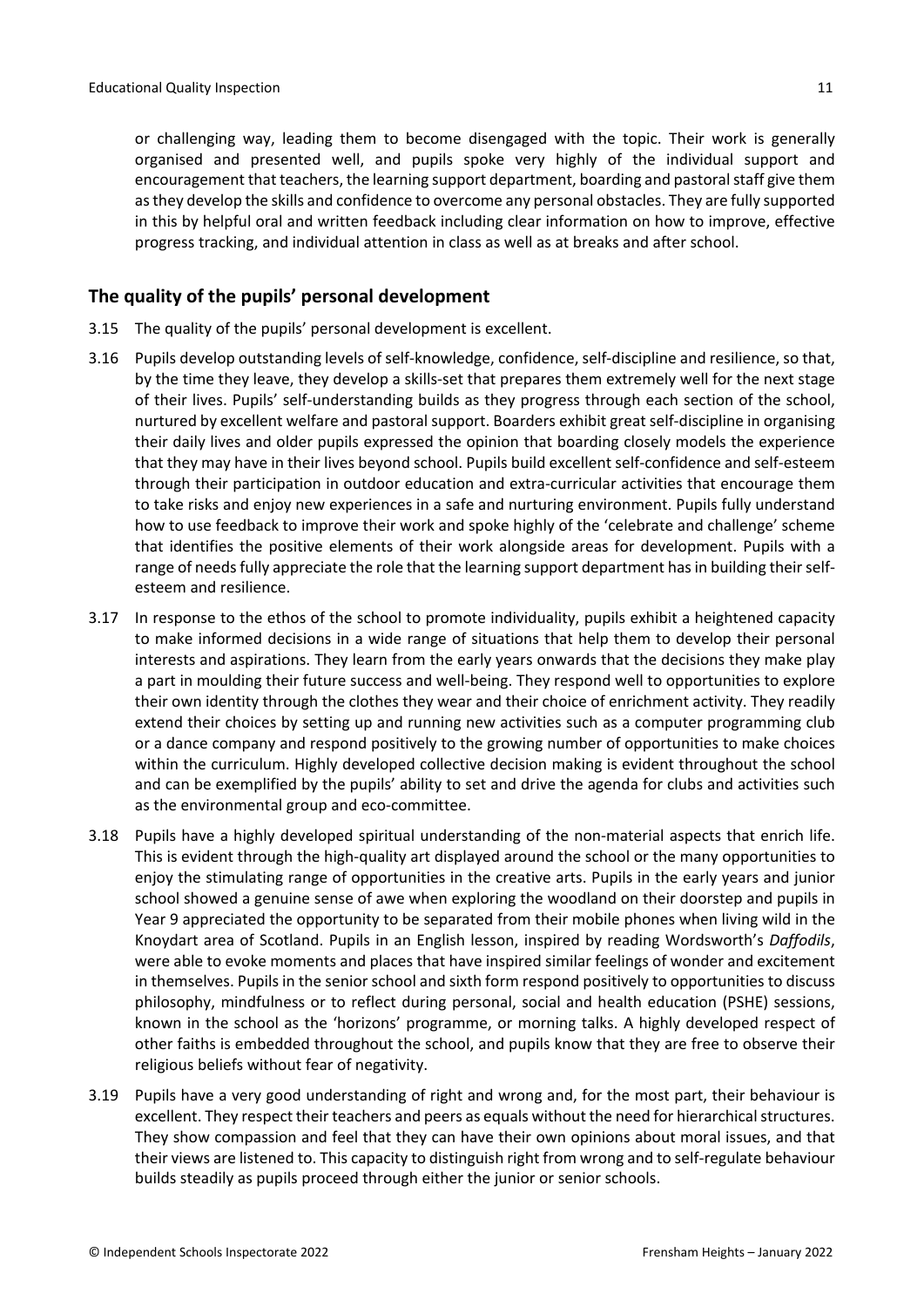- 3.20 Pupils' collaboration with each other, and their teachers, is outstanding. The school is highly successful in fulfilling its aim to foster core values of appreciation, respect, co-operation and courtesy in an environment of togetherness that is supportive and friendly. Pupils are highly socially aware and readily offer assistance to anyone who needs it, for instance when stepping in to help a visitor to understand the procedure for clearing away dishes in lunch. Pupils' interpersonal skills are refined in social events such as the hugely popular dinner-dances in the ballroom. Pupils' outstanding ability to work with others is honed in group activities including the team-building residential trip to Knoydart in Scotland, and venture or eco-days during the outdoor programme. Excellent teamwork to achieve common goals is evidenced by the achievements of the Green Power Team at Goodwood or the teams of female pupils representing the school at the National Cyber First Girls' Competition. During the inspection, junior pupils worked extremely well together to build shelters in an outdoor education lesson, and senior pupils collectively developed a dance routine with a variety of elements while feeling free to experiment with each other's ideas. Pupils are highly effective when working together across year groups such as in the 'Plastic Band', a mixed-age musical group playing instruments made from recycled plastic. Almost all parents agreed that the school helps their children to develop strong teamwork and social skills.
- 3.21 Pupils make an excellent contribution to the school community and to the lives of others beyond school. Pupils take part in, and contribute to, community projects in Malawi or collect donations for refugees. Pupils are highly successful in their charity fund-raising and initiate many imaginative activities such as hot chocolate sales for a lymphoma charity, providing Sunday lunch for the elderly or taking part in the whole-school walk. Pupils volunteer their time selflessly in the local community as assistants in local primary schools or, in the case of younger pupils, by making Christmas cards for local care homes. Pupils place a high priority on care for the environment. The pupil-initiated Eco-Heights society runs six environmental days each year and has gained the silver eco-schools award.
- 3.22 In the absence of hierarchical prefect structures, pupils naturally develop strong leaderships skills through their commitment to running numerous activities. Boarders establish rotas for keeping the houses tidy, run language classes or act as mentors for other pupils. Lower-sixth pupils establish a committee to organise and run the upper-sixth leavers' ball. Older pupils are extremely active in running numerous activities for younger children, including performing arts and sporting activities as well as academic drop-in clinics, for instance, for GCSE mathematics.
- 3.23 The school is highly successful in meeting its aim to provide a nurturing and supportive community that allows all individuals to flourish with equity, mutual respect and generosity of spirit at its heart. Pupils show great natural empathy and outstanding sensitivity for the diverse individual needs or characteristics of others and this is a testament to the rapid personal development that takes place in all sections of the school. From the early years onwards, pupils are highly respectful of their peers who are working to overcome specific educational needs, and pupils with a wide range of talents, abilities and backgrounds actively celebrate their differences. Pupils have a deeply embedded sense of the fundamental British values that are promoted in many areas of the curriculum and enjoy the many opportunities to appreciate the richness of other cultures such as sampling Mexican street food in the dining hall. The highly successful equality, inclusion and diversity group brings together pupils, staff and parents to promote inclusivity throughout the school and wider community. Pupils and staff have successfully raised awareness through activities such as LGBTQ+ history month, online lessons with the young black teachers' network, disability history month and participation in external diversity forums. The school has continued to refine the 'horizons' programme to include units on diversity, bullying and peer-pressure, gender normativity and combatting intolerance. An overwhelming majority of parents and pupils who responded to the questionnaires agreed that the school actively promotes respect and tolerance for those with different faiths and beliefs and for any with protected characteristics.
- 3.24 Pupils have a heightened appreciation of how to stay safe, including online and are adept in balancing their daily lives to stay physically and mentally healthy. Pupils are encouraged to be fit and learn to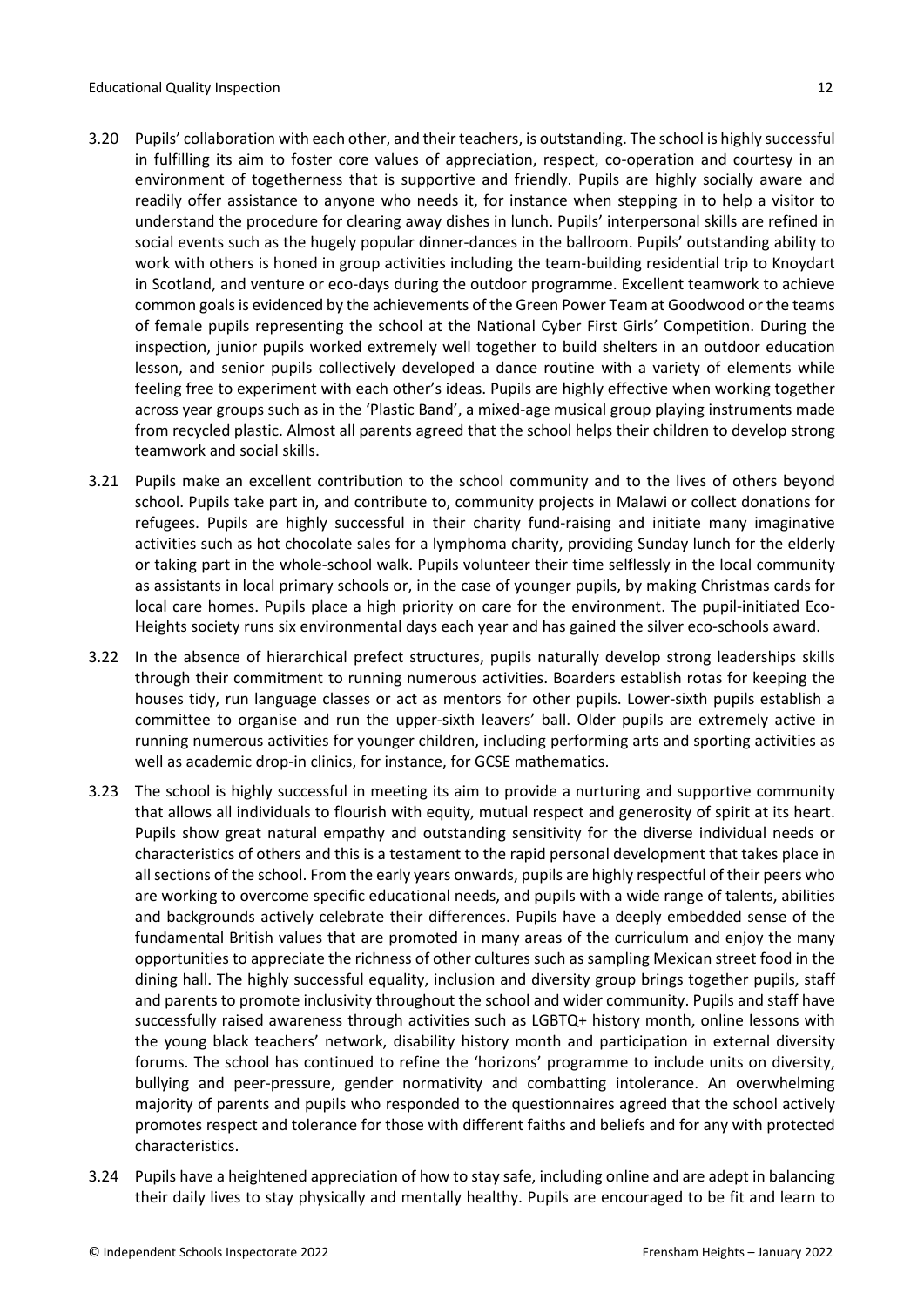take, and mitigate risks through participation in the wide range of activities within the school's excellent outdoor education programme. Healthy lifestyles are supported further by the provision of an imaginative range of sporting opportunities such as parkour and mountain biking alongside a growing strength in team sports. Pupils have a clear awareness of mental and emotional well-being and are comfortable to discuss issues openly. They are supported by a well-structured 'horizons' programme and a highly effective pastoral support network that has established well-being as a focus. Governance has fully recognised the need to enhance the support that staff can give in these areas. Pupils have access to skilled counselling and well-trained tutorial support. The expanded safeguarding team carefully monitors low-level concerns and establishes a close knowledge of each pupil's needs. This ensures that issues are addressed promptly and sensitively. In boarding, pupils take the lead in the daily routines that help them to improve their independence in areas such as diet, fitness and personal hygiene.